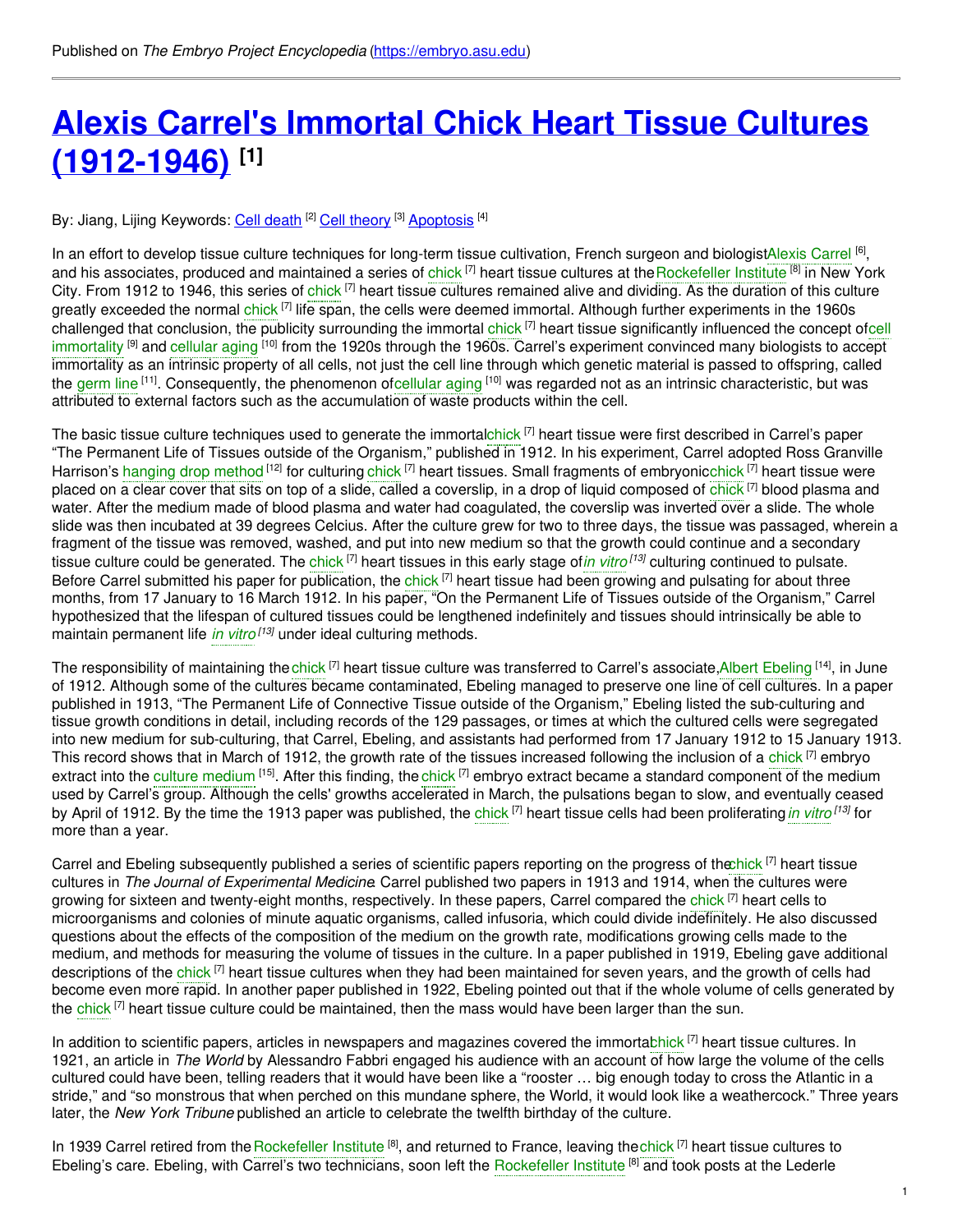Laboratories of the American Cyanamid Company, in Pearl River, New York. There they used the [chick](https://embryo.asu.edu/search?text=chick) [7] heart tissue cultures to test the toxicity of drugs and germicides. The last batch of <mark>[chick](https://embryo.asu.edu/search?text=chick) [7]</mark> heart tissue cultures was discarded in 1946, two years after Carrel's death, and following thirty-four years of sustained proliferation.

By the 1960s the immortal [chick](https://embryo.asu.edu/search?text=chick) <sup>[7]</sup> heart tissue culture was seen as sound evidence supporting Carrel's hypothesis about the immortality of cells. In 1961, when [Leonard](https://embryo.asu.edu/search?text=Leonard%20Hayflick) Hayflick <sup>[16]</sup> performed a series of experiments that demonstrated a finite lifespan for human cells grown *in [vitro](https://embryo.asu.edu/search?text=in%20vitro)<sup>[13]</sup>*, Carrel's immortality hypothesis was called into question. The failure of several attempts to culture normal [chick](https://embryo.asu.edu/search?text=chick) <sup>[7]</sup> somatic cells for longer than a few months further exposed a problem with Carrel's hypothesis. Some now argue that there must have been some experimental errors in Carrel's immortal [chick](https://embryo.asu.edu/search?text=chick) <sup>[7]</sup> heart cultures. Scientists and historians of science have tried to reassess Carrel's immortal [chick](https://embryo.asu.edu/search?text=chick) <sup>[7]</sup> heart tissue culture experiment, attempting to account for what could have been different in Carrel's methods that led to the extreme long life of his famous immortal [chick](https://embryo.asu.edu/search?text=chick) <sup>[7]</sup> heart cultures.

## **Sources**

- 1. "Isolated Tissue Holds Life 12 Years in Test,"*New York Tribune*, January 6, 1924.
- 2. Carrel, Alexis. "On the Permanent Life of Tissues outside of the Organism,"*Journal of Experimental Medicine*15 (1912): 516–28.
- 3. Carrel, Alexis. "Contributions to the Study of the Mechanism of the Growth of Connective Tissue,"*Journal of Experimental Medicine* 18 (1913): 287–98.
- 4. Carrel, Alexis. "Present Condition of a Strain of Connective Tissue Twenty-Eight Months Old,"*Journal of Experimental Medicine* 20 (1914): 1–2.
- 5. Ebeling, Albert H. "A Strain of Connective Tissue Seven Years Old,"*Journal of Experimental Medicine*30 (1919): 531–37.
- 6. Ebeling, Albert H. "A Ten-Year Old Strain of Fibroblasts,"*Journal of Experimental Medicine*35 (1922): 755–59.
- 7. Ebeling, Albert H. "The Permanent Life of Connective Tissue outside of the Organism,"*Journal of Experimental Medicine* 17 (1913): 273–85.
- 8. Fabbri, Alessandro. "Scientists may now Watch Living Connective Tissue Reproduce its Ultimate Cells,"*The World*, June 12, 1921.
- 9. Hayflick, Leonard and Paul [Moorhead](https://embryo.asu.edu/search?text=Paul%20Moorhead) <sup>[17]</sup>. "The Serial Cultivation of Human Diploid Cell Strains," *Experimental Cell Research* 25 (1961): 585–621.
- 10. Landecker, Hannah. *Culturing Life: How Cells Became Technologies.* Harvard [University](https://embryo.asu.edu/search?text=Harvard%20University%20Press) Press [18] , 2007.
- 11. Witkowski, Jan A. "Dr. Carrel's Immortal Cells,"*Medical History* 24 (1980): 129–42.

In an effort to develop tissue culture techniques for long-term tissue cultivation, French surgeon and biologist Alexis Carrel, and his associates, produced and maintained a series of chick heart tissue cultures at the Rockefeller Institute in New York City. From 1912 to 1946, this series of chick heart tissue cultures remained alive and dividing. Since the duration of this culture greatly exceeded the normal chick life span, the cells were deemed immortal. Although this conclusion was challenged by further experiments in the 1960s, the publicity surrounding the immortal chick heart tissue significantly influenced the concept of cell immortality and cellular aging from the 1920s through the 1960s. Carrel's experiment convinced many biologists to accept immortality as an intrinsic property of all cells, not just the cell line through which genetic material is passed to offspring, called the germ line. Consequently, the phenomenon of cellular aging was regarded not as an intrinsic characteristic, but was attributed to external factors such as the accumulation of waste products within the cell.

### **Subject**

Carrel, Alexis, [1873-1944](https://embryo.asu.edu/library-congress-subject-headings/carrel-alexis-1873-1944) <sup>[19]</sup> [Tissue](https://embryo.asu.edu/library-congress-subject-headings/tissue-culture) culture <sup>[20]</sup> [Cells](https://embryo.asu.edu/library-congress-subject-headings/cells) <sup>[21]</sup> [Germ](https://embryo.asu.edu/library-congress-subject-headings/germ-cells) Cells <sup>[22]</sup> [Embryos](https://embryo.asu.edu/library-congress-subject-headings/embryos) <sup>[23]</sup> [Heart](https://embryo.asu.edu/library-congress-subject-headings/heart) <sup>[24]</sup> [Somatic](https://embryo.asu.edu/library-congress-subject-headings/somatic-cells) cells <sup>[25]</sup> Science [experiments](https://embryo.asu.edu/library-congress-subject-headings/science-experiments)<sup>[26]</sup>

### **Topic**

[Experiments](https://embryo.asu.edu/topics/experiments)<sup>[27]</sup>

### **Publisher**

Arizona State University. School of Life Sciences. Center for Biology and Society. Embryo Project Encyclopedia.

### **Rights**

© Arizona Board of Regents Licensed as Creative Commons Attribution-NonCommercial-Share Alike 3.0 Unported (http://creativecommons.org/licenses/by-nc-sa/3.0/)

### **Format**

[Articles](https://embryo.asu.edu/formats/articles)  $^{\rm [28]}$ 

### **Last Modified**